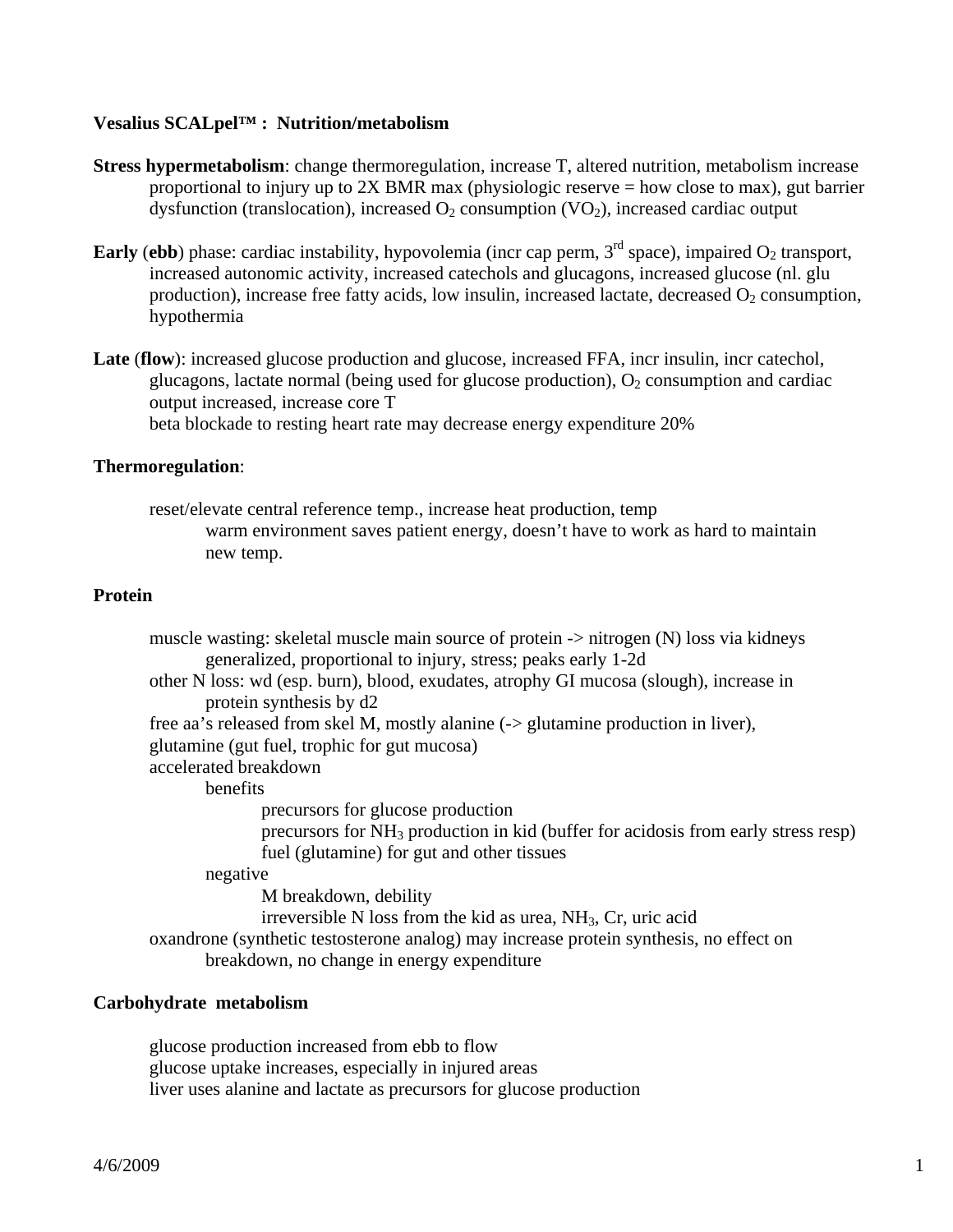glycogen stores depleted rapidly insulin resistance develops even as insulin rises, glucose rises glucose utilization won't meet caloric needs because can't get into cells, especially sepsis

#### N sparing

 increasing carbohydrate intake (alternate source of energy) reduces N losses (greatest in sepsis)

upper limit 60-70% of total calories as carbos, max benefit

# **Fat metabolism**

 triglyceride hydrolysis -> FFAs, 2X increase, alternate fuel source FFA oxidation rate doubles -> increase FFA production -> lactate fatty acid infusion needed to meet caloric needs, good fuel source (except in early stress phase when can't anabolize)

# **Hormones**

most trophic hormones increased in stress

 increase in counterregularoty hormones: cortisol, glucagons, epi/norepi (sympathetic adrenal axis important to stress response, if inadequate production -> circulatory collapse)

# **Cytokines**

- **TNF**: first cytokine released in stress, most important, lead hormone starts/orchestrates cascade  $\rightarrow$  IL1  $\rightarrow$  IL2  $\rightarrow$  IL6; role in proteolysis
- **IL1**: major role in acute phase response, increases proteolysis via incr PGE2, increases vascular permeability
- **IL2**: (role not fully understood) appears relatively early, may act as alternative or amplifying path; systemic effects similar to endotoxin/TNF (inappropriate increase -> systemic response/septic shock, circulatory collapse)
- **IL6**: later release by tissue macrophages, important accessory path to IL1; aids in stimulating hepatic synthesis of acute phase proteins; at site of injury; activates leukotrienes; activates WBCs -> breakdown devitalized tissue, overcome infection

# **Modulators of stress response**

 good surgical care, nutritional support, thyroid hormone, GH?, antibiotics, ibuprophin (block eiconoid production via arachidonic acid cascade) (cyclooxygenase v lipooxygenase deleterious blockade; some prostaglandins lead to higher level leukotrienes, caution); adrenergic block, beta block, warm environment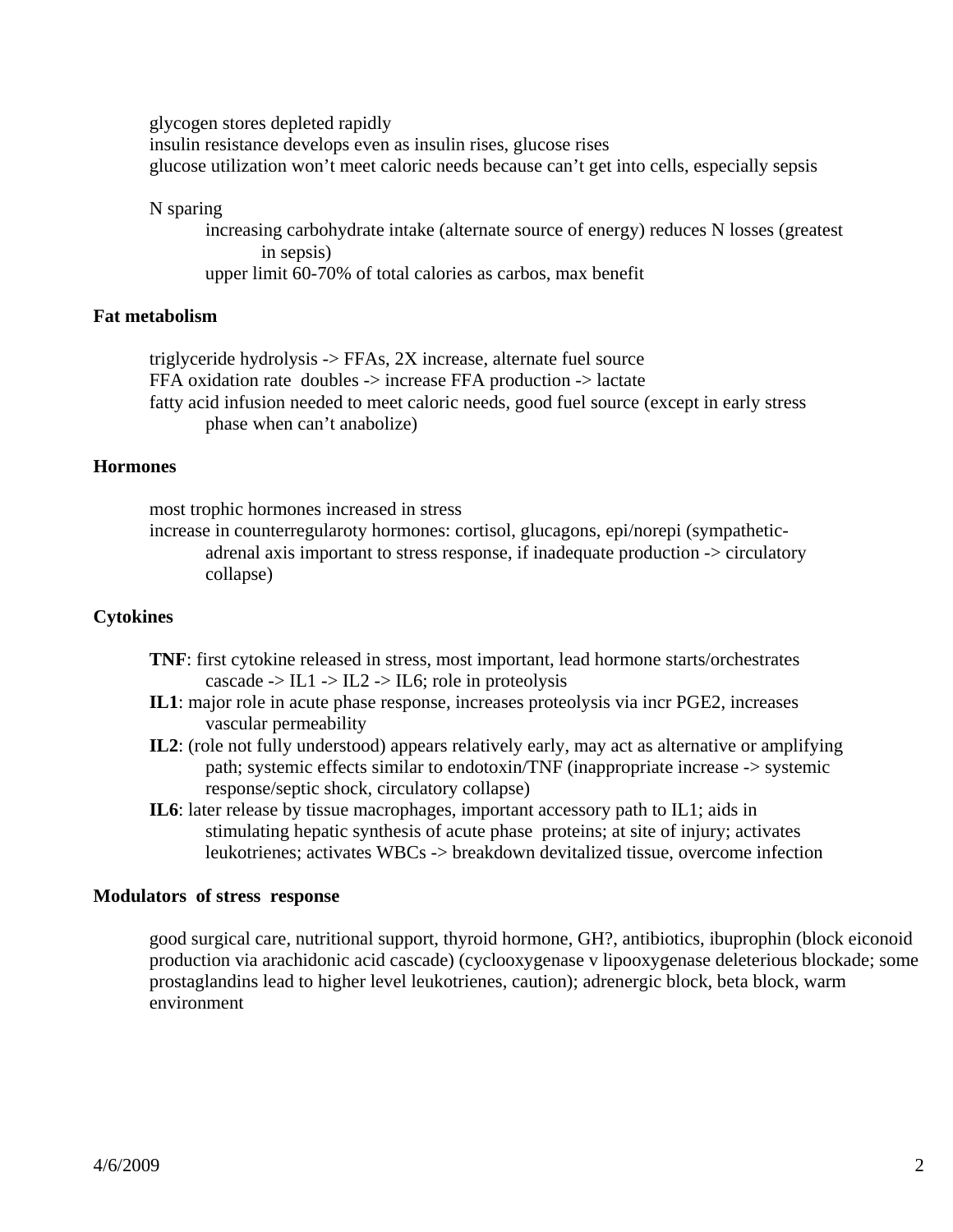# **Vesalius SCALpel™ : Nutrition**

 goal: provide substrates to maintain or restore physiologic homeostasis, eustasis, improve vital organ functn, restore immunocompetence who needs: 30-40% below baseline weight M, 50% F, >15% past 3 mo benefit at outset; anticipated illness >10d, incomplete gut recovery 7d PO pre-op parenteral if indicated -> 10% decrease in morbidity if given min 7d unselected pts.: increased infectious complications pre-op enteral decrease M & M if given 10d indicators of malnutrition: decreased lymphocyte count, alb  $< 2.5$ , anthropomorphic testing, (anergy: rarely used) indications for support: physiologically stable (don't use in early sepsis, shock), ABC's, O2, lytes, acid/base estimate caloric needs: 30Kcal/Kg/d normally, 50 with stress (2,100Kcal/d for 70Kg M) Harris-Benedict formula disease v nutritional requirement routine post op increase 10% over BMR mild peritonitis or fracture 25% severe injury, mult org dysfnctn syndr 50% head inury 60% burn >40% BSA 100% protein needs nl 0.8g/Kg/d, illness 2-3X, 1.5-2g/Kg/d, no benefit beyond 1.5 in stressed typical N/cal ration 1:150 fatty acids: linoleic & linolenic essential, exogenous only deficiency -> dermatitis, alopecia minimal amts req weekly to prevent deficiency replace in anyone NPO > 1w current commercial lipid preparations use omega 6 FAs, overload bad omega 3's more beneficial, fishs oils: lower BP, protect against athero, increase insulin sensitivity, decrease resistance, increase appropriate immune response (decrease Reynauds, RA)

# **Vitamins**

 C: supports hydroxylation of proline and collagen matrix; free radical scavanger D: hepatic stores minimal, depleted quickly in malnutrition A, B, D, K: safe up to 10X RDA before toxicity; others (B12, niacin, C, E, biotin, folic acid, pantothenic acid) safe up to 50-100X E: important antioxidant; deficience may => anemia trace elements: Zn: alopecia, dermatitis, loss of taste; wound healing abnormalities (fatty acid deficit also assoc w alopecia and dermatitis, but not loss of taste) Fe: anemia, immune incompetence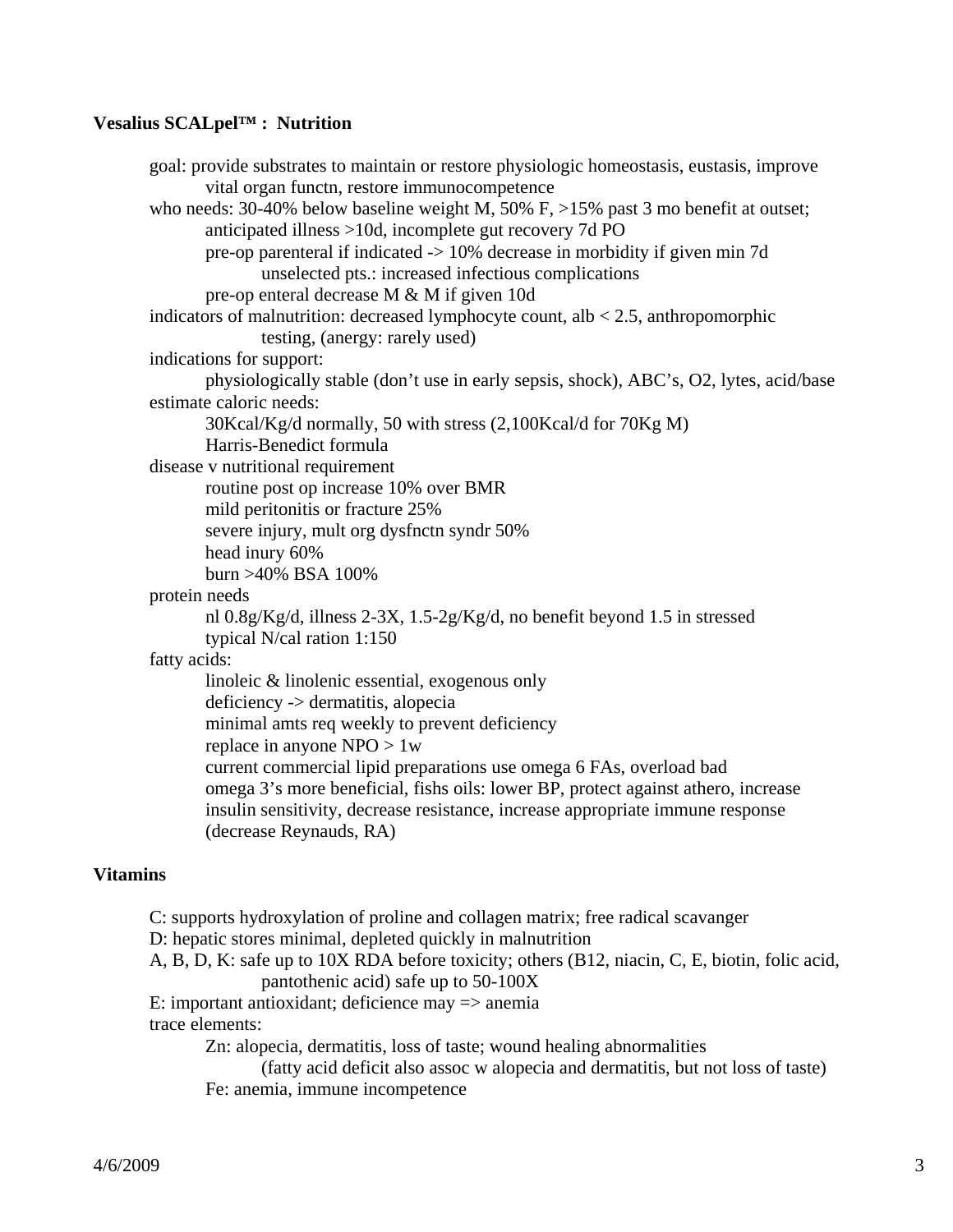Cu: anemia, neutropenia Chr: hyperglycemia, neuropathy, encephalopathy Se: cardiomyopathy

#### **Routes of administration**

 Enteral: safer, cheaper, protect gut, 1Kcal/cc in critically ill decreases infectious complications, fewer episodes hyperglycemia, preserves gut-associated lymphoid tiss (GALT), decreases BT translocation overall mort enteral=parenteral in pancreatitis (J-tube enteral) decreases infection, no. ops, hosp stay \* too early enteral feeding associated with bowel ischemia (don't start if pt. shocky, hypotensive, poor perfusion) contraindications: GI output > 600/d, intestinal obstruction, intestinal ischemia, GI bleed, (BS or flatus not required) elemental not more beneficial glutamine and fiber decrease bacterial translocation hepatic formula: increased branch chain aa's, lower aromatic aa's (precursors of neurotransmitters associated w encephalopathy) renal formula: only beneficial for renal insufficiency, not pt on dialysis\* lack nonessential aa's promoting reuse of urea necessary so don't lose so much protein pulmonary formula: increased fat/carbohydrate ratio to reduce CO2 gut tolerance: begin slow, trial 30cc/h X 24 parameters suggesting failure: vomit, severe cramps, gastric residual > 50% of previous 4h infusion, increasing distention, increasing diarrhea aspiration risk: decreased sensorium (head, sedation, shock, encephalopathy) severe GE reflux (theophylline, anticholinergics, Ca channel blockers, B agonists, alpha antagonists), hx of prior aspiration prevention: elevate head of bed, prokinetic agents, food coloring (blue) to ID aspiration (cough up, ET tube aspirate) complications GI: diarrhea common diarrhea risk: antibiotics, prokinetic agents, hyperosmolar formula, bolus to small intestine, prolonged bowel rest, severe protein deficiency, c. diff, malabsorption of fat diarrhea Rx: kaopectate 30cc Q3h X 48; paragoric 1cc/dl formula X 24h, 50% decrease delivery rate, convert to TPN metabolic: hyperglycemia mechanical: clog, dislodge, leakage infection: don't leave hanging at room  $T > 24h$ 

# Parenteral

 Peripheral initial feed until central access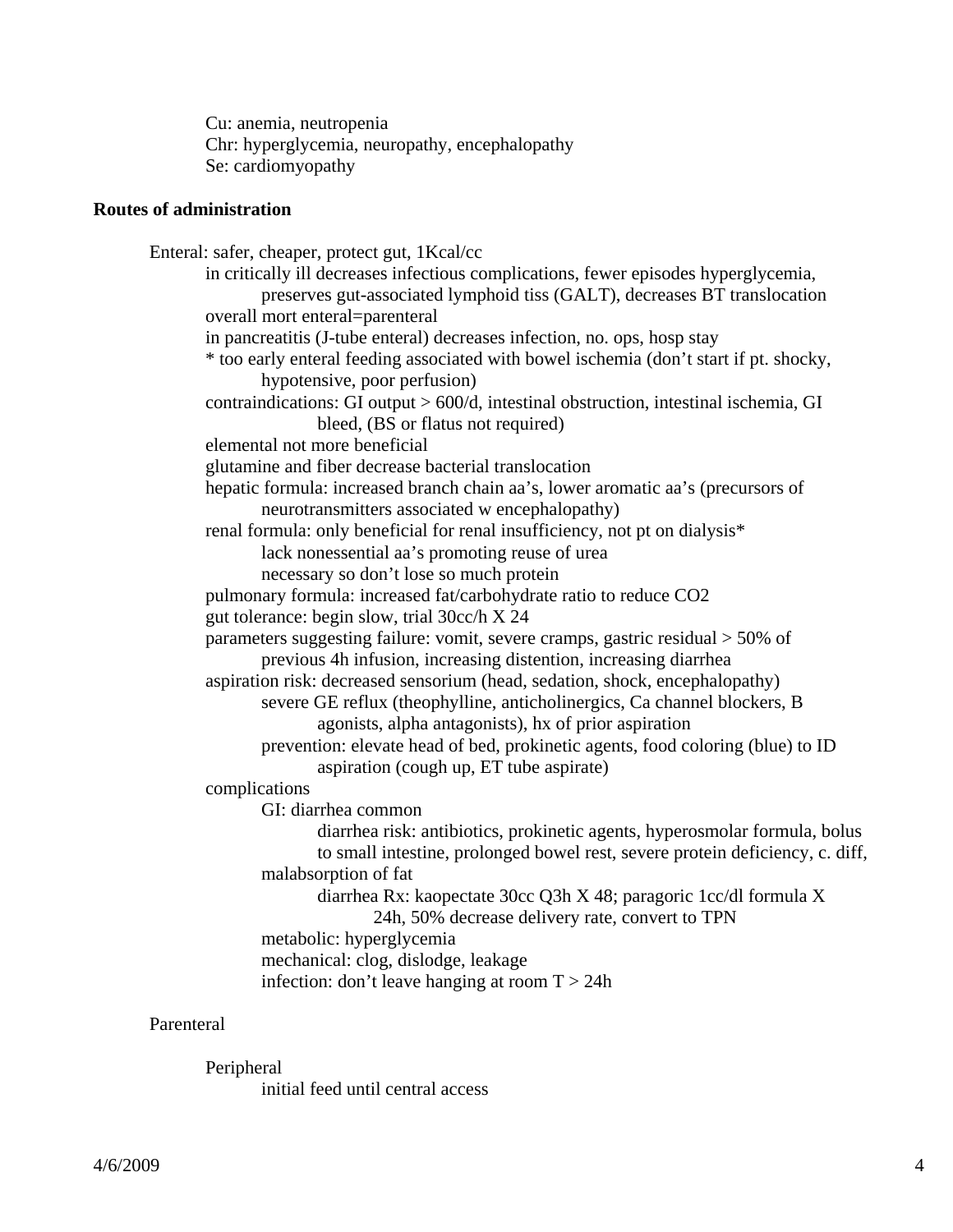supplement enteral feed if inadequate due to gut dysfunction basal needs (1.5-1.8 Kcal/d) in a non-depleted pt who can tolerate 2.5-3L fl/d can't provide complete repletion peripherally because osmotic load precludes giving enough calories  $600 \text{mOsm}$  (double serum) = sl osmolar calorie density 0.3-0.6 Kcal/cc, 3-4L/d (1/3 of enteral) rotate IV site Q 48-71h rare mechanical, septic complications Central/TPN: 3 in 1, protein, carbo, fat osmolarity 1,900mosm/L; N/cal 1:154; cal density 1.15Kcal/cc; 2400cc/d +lytes, vitamins, trace elements lytes tailored to losses or renal insufficiency severe renal, liver insuffic require less trace alcoholics, dialysis pts, pancreatic insufficiency require additional Zn biliary obstruction require less Cu and Mn (not losing as much in stool) Fe contraindicated in sepsis (supports bacterial growth, restart after sepsis) monitoring: glucose, lytes, coags, prealbumin, transferring, retinol binding protein hyperglycemia sign of possible infection triglycerides (pt can't utilize  $> 20\%$  FA) meticulous cath care: 72h trial antibiotics to normal T, if not remove true cath infection if quant cult cath tip and blood cult both pos, if only  $\text{cath} = \text{colonization}$  orgs mostly from skin: s. aur, epi, candida 2% chlorhexidine more effective than alcohol or iodine for prep and care hydrophobic BT exopolysaccharide allows attachment, resistance fibrin, fibronectin receptors for attachment femoral line increased colonization no use for prophylactic antibiotics withhold TPN 24h after removal for cath sepsis branched chain aa's: leucine, isoleucine, valine little metabolized by liver, good in liver disease increased pro synth by 50%, decreased degradation by 25% physiologically significant only during stress or injury -> pos N bal and decreased mort requires doubling aa concentration to 46% glutamine: most abundant aa in body, gut fuel important precursor of glutathione: most abundant/important free radical scavanger in body large quantity of glutamine in RBCs massive initial release of glutamine from skel. M in stress & injury,